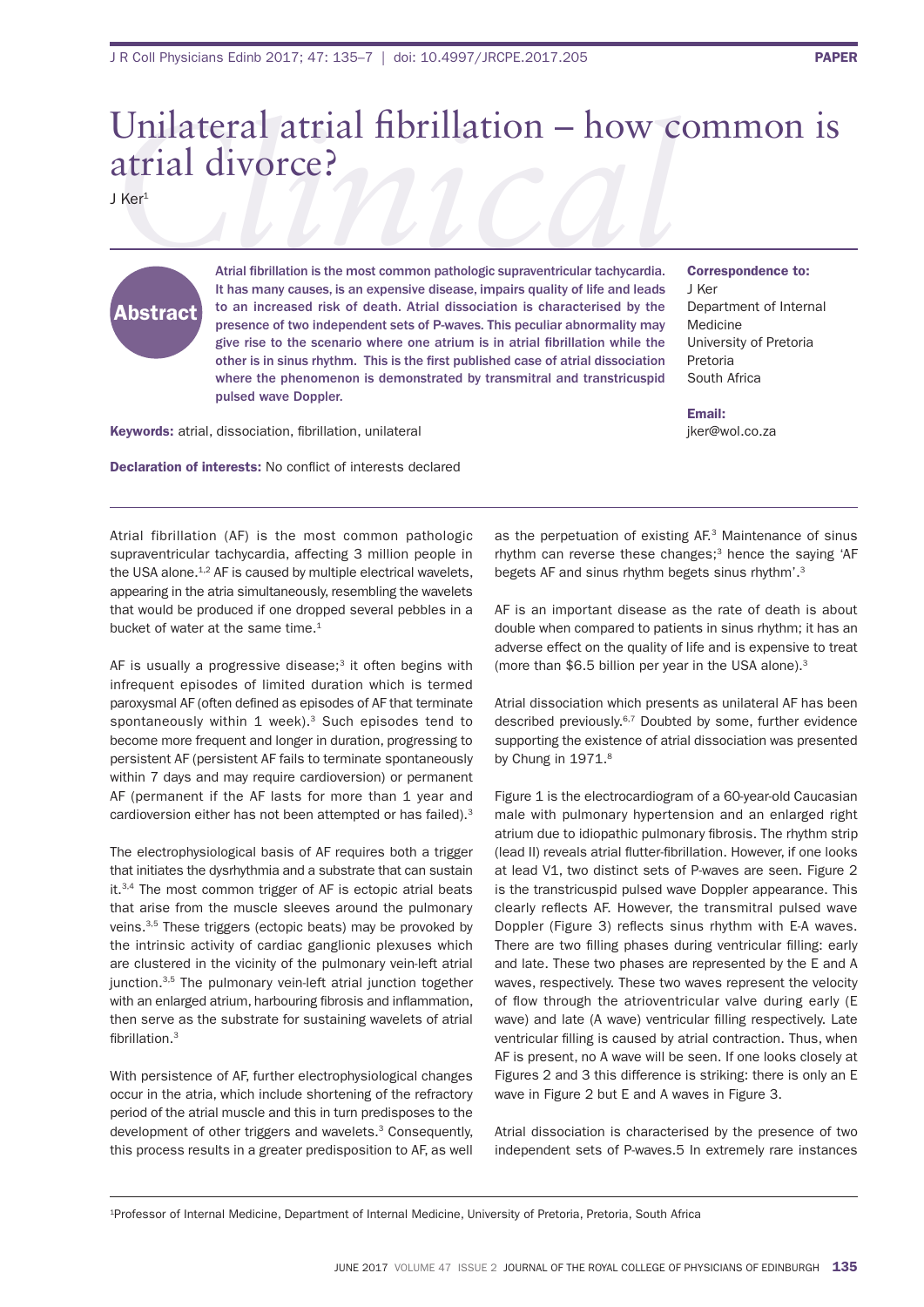

Figure 1 Electrocardiogram depicting atrial flutter-fibrillation. Note the distinct two sets of P waves in lead V1

Figure 2 Pulsed wave Doppler over the tricuspid valve. This is the appearance of af



of atrial dissociation it has clearly been described that one atrium or only a portion of one may have atrial tachycardia, atrial flutter or AF while the other atrium is still in sinus rhythm.5,9–12

The first observation of atrial dissociation was by Hering in an experimental study. Wenckebach was the first to report the phenomenon in a patient in 1906.<sup>6</sup> Since then, atrial dissociation was observed by numerous authors in Figure 3 Pulsed wave Doppler over the mitral valve. This demonstrates normal sinus rhythm



various clinical settings, such as congestive heart failure, rheumatic heart disease, hypertension, uraemia, pneumonia, glomerulonephritis, myocardial infarction, congenital heart disease, diphtheria and digitalis intoxication.6

This is the first published case of atrial dissociation where the phenomenon is demonstrated by transmitral and transtricuspid pulsed wave Doppler demonstrating one atrium in sinus rhythm and one in atrial fibrillation.  $\bullet$